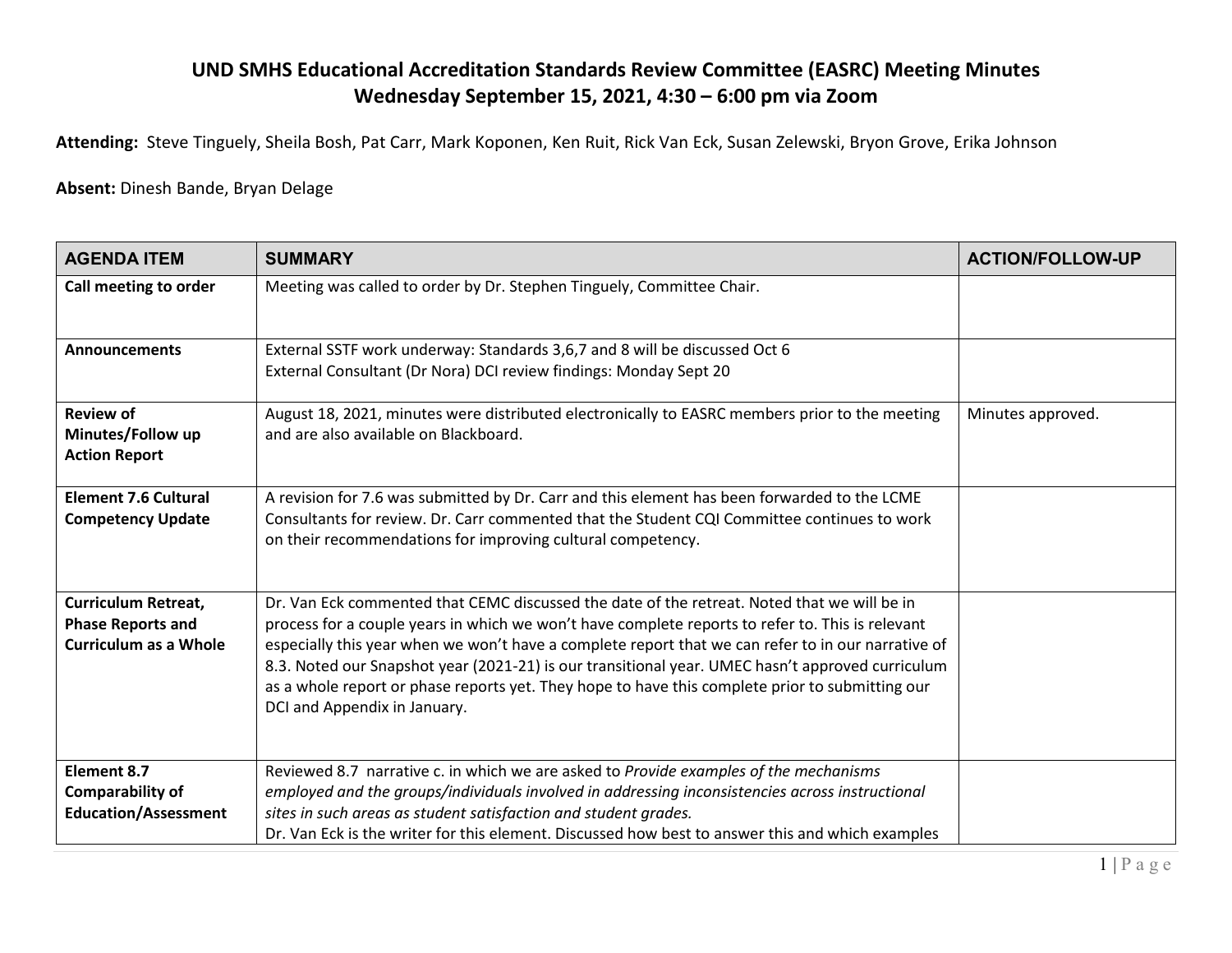|                                                                                      | to include. It was concluded that additional information regarding the FM grades and how the<br>process improvement originated should be obtained from Dr. Delage. The revised narrative will be<br>completed by Dr. Tinguely and Dr. Van Eck.                                                                                                                                                                                                                                                                                                                                                                                                                                                                                                                                                                                                                                                                                                                                                                                                                                                                                                                                                                                                                                                                                                                                                                                                                                                                                                                             | Dr. Tinguely will obtain<br>information from Dr.<br>Delage. |
|--------------------------------------------------------------------------------------|----------------------------------------------------------------------------------------------------------------------------------------------------------------------------------------------------------------------------------------------------------------------------------------------------------------------------------------------------------------------------------------------------------------------------------------------------------------------------------------------------------------------------------------------------------------------------------------------------------------------------------------------------------------------------------------------------------------------------------------------------------------------------------------------------------------------------------------------------------------------------------------------------------------------------------------------------------------------------------------------------------------------------------------------------------------------------------------------------------------------------------------------------------------------------------------------------------------------------------------------------------------------------------------------------------------------------------------------------------------------------------------------------------------------------------------------------------------------------------------------------------------------------------------------------------------------------|-------------------------------------------------------------|
| <b>Curriculum System White</b><br><b>Paper Table Top Exercise</b><br><b>Planning</b> | Dr. Van Eck is working on the draft and in the process of obtaining feedback. Tabletop exercise will<br>occur after that's complete.                                                                                                                                                                                                                                                                                                                                                                                                                                                                                                                                                                                                                                                                                                                                                                                                                                                                                                                                                                                                                                                                                                                                                                                                                                                                                                                                                                                                                                       | Add to October Agenda.                                      |
| I-spiral                                                                             | OMA noted that there were several different versions of i-Spiral assessment forms. Dr. Van Eck<br>explained that 2.0 is mapping of competencies to domains. This form isn't an assessment sheet.<br>6.0 and 7.0 are the same content in different forms. Dr. Van Eck recommended that we submit<br>version 7.0 for our DCI appendix.                                                                                                                                                                                                                                                                                                                                                                                                                                                                                                                                                                                                                                                                                                                                                                                                                                                                                                                                                                                                                                                                                                                                                                                                                                       |                                                             |
| <b>Program Evaluation</b><br><b>Worksheet Update</b>                                 | This topic was deferred as there has not been any discussion among faculty at this point.                                                                                                                                                                                                                                                                                                                                                                                                                                                                                                                                                                                                                                                                                                                                                                                                                                                                                                                                                                                                                                                                                                                                                                                                                                                                                                                                                                                                                                                                                  |                                                             |
| Std 8 BS and CL<br><b>Strengths, Improvement</b><br>from 2021 GQ                     | Continued review of Basic Science and Clinical Science strengths and areas for improvement<br>comments, looking for serious or recurrent themes.<br>Noted a recurring theme in the area of Diversity. Multiple comments that education on diversity is<br>lacking. Dr. Van Eck commented that there are opportunities to improve in this area; there is<br>experience, lecture, coaching, and didactic means that could be explored.<br>Bloodborne pathogen policy comment was discussed. Student commented that the school should<br>provide financial support. This has been previously commented on by students.<br>The reason students repeatedly complain about the blood borne pathogen policy isn't because we<br>don't understand it, it's because we think that needle sticks are an occupational hazard and the<br>school should provide some financial support towards covering the cost of treatments. Other<br>medical schools without a university hospital accomplish this by adding a fee ( $\approx$ \$50) to tuition and<br>creating a pool of money that students who do have a needlestick can then apply for if needed to<br>cover the cost of care. Yes, I realize this passes the cost on to students, but it also distributes the<br>cost (and makes it eligible for financial aid, an ER bill is not eligible for financial aid). This would<br>also incentivize students to follow the current policy and accurately report occurrences, I know 3<br>classmates who did not report or seek care for needlesticks because of concerns about cost. |                                                             |